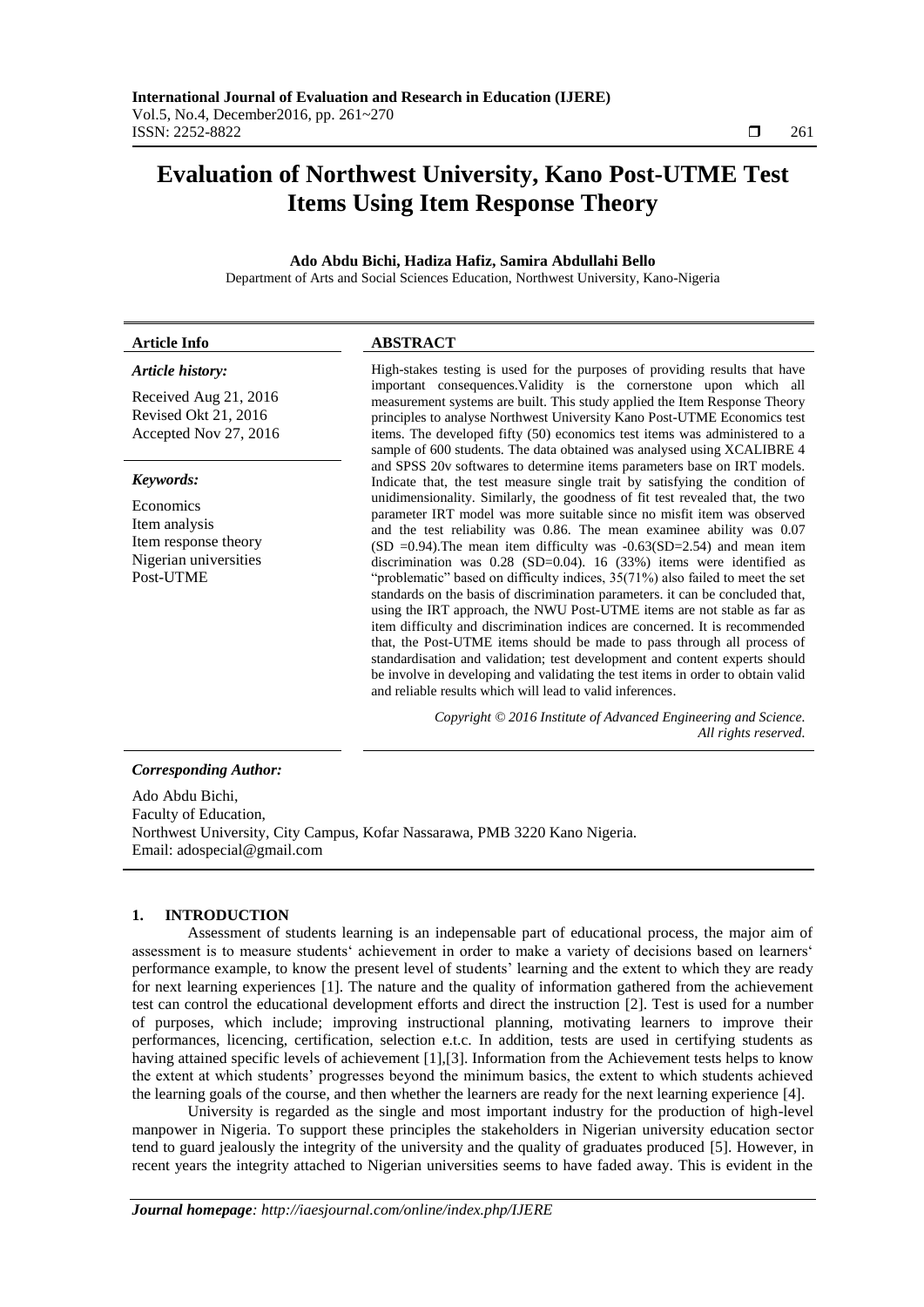way and manner in which the stakeholders in the university education sector maintain the constant criticisms of the admission procedures and quality of graduates produced by Nigerian universities today.

Until recently, admission into Nigerian universities is exclusively through the Unified Tertiary Matriculation Examination (UTME) conducted by the Joint Admissions and Matriculation Board (JAMB). However, due to the universities" loss of confidence in the UTME, resulting from lack of correlation between candidates" UTME scores and their performances in university examinations, the universities have introduced the Post-Unified Tertiary Matriculation Examination (Post-UTME).

The controversies surrounding the introduction and sustenance of Post-UTME by Nigerian universities, though well intentioned, is giving a lot of concern to stakeholders, as it makes the process of securing admission into universities cumbersome and expensive. Yet, the need to ensure that competent candidates are admitted into universities cannot be compromised, as witnessed prior to the introduction of Post-UTME.

# **1.1. Post-Unified Tertiary Matriculation Examination (Post-UTME)**

The obvious weaknesses observed in the process of admitting entrants into Nigerian universities through UTME and the incessant decline in the expected roles of universities in the Nigeria, couple with the several calls for an alternative method of admission into Nation"s universities. Example, [6] noted that for many years Nigerian universities were able to admit only 7 to 10% of the applicants. This low number of students being offered admission annually resulted in both applicants and their parents being very desperate in their bid to be the few offered admission in these universities. This ushered in different types of examination malpractices in the conduct of UTME.

These and many other concerns by stake holders resulted in the federal government of Nigeria under the then, leadership of President Olusegun Aremu Obasanjo resolve to grant power to universities through the then Education minister Mrs. Chinwe Abaji to conduct screening tests (Post-UTME) for admission into their various undergraduate programmes in 2005. Under this policy it became mandatory for all universities in the country to organise a screen test for prospective candidates after passing their UTME and before offering them a place into their programmes. Moreover, candidates who scored the required cut-off marks in UTME are shortlisted by JAMB and sent to the universities of their choices. Thereafter, the universities would then screen the candidates using oral interviews, aptitude test, or even another examination [7].

Although Post-UTME was introduced into Nigerian university to help ameliorate lots of problems in the system, several problems were identified by stakeholders in the country"s university education. Several studies have confirmed that, the contents of UTME and Post-UTME items are not the same and that, the Post-UTME items are difficult than the UTME. Similarly, studies have also confirmed the failure of Post-UTME to predict the future academic success of undergraduate students of Nigerian universities [7]-[12].

Moreover, little attention has been paid, by researchers in universities to the in-depth analysis of the items contained in the Post-UTME. It is not surprising that some of the items being used for taking decisions on students are not good. A comprehensive study of the process in which the Post-UTME items were constructed as well as their psychometric characteristics may suggest ways of improving students' performance in Post-UTME.

# **1.2. Purpose of The Study**

The main Purpose of this study is to evaluate the quality of the Nigerian universities" Post-UTME economics test items. It is organised to meet the following specific research objectives:

- i To Examine the model fit of the Northwest University (NWU) Post-UTME Economics test items to IRT models
- ii Test for violations of essential IRT basic assumptions of unidimensionality and local independence
- iii Identify the distribution of item discrimination values, difficulty, and pseudo-guessing parameters for the NWU Post-UTME Economics test items.

#### **1.3. Research Questions**

- i To successfully attain the set objectives of this study, the following research questions will be addressed. Thus;
- ii Do the NWU Post-UTME Economics test items fit into the IRT models ?
- iii Do the NWU Post-UTME Economics test items satisfy the essential IRT basic assumption of unidimensionality and local item independence ?
- iv What are the item parameters (discrimination values, difficulty, and pseudo-guessing parameters) of the NWU Post-UTME Economics test items ?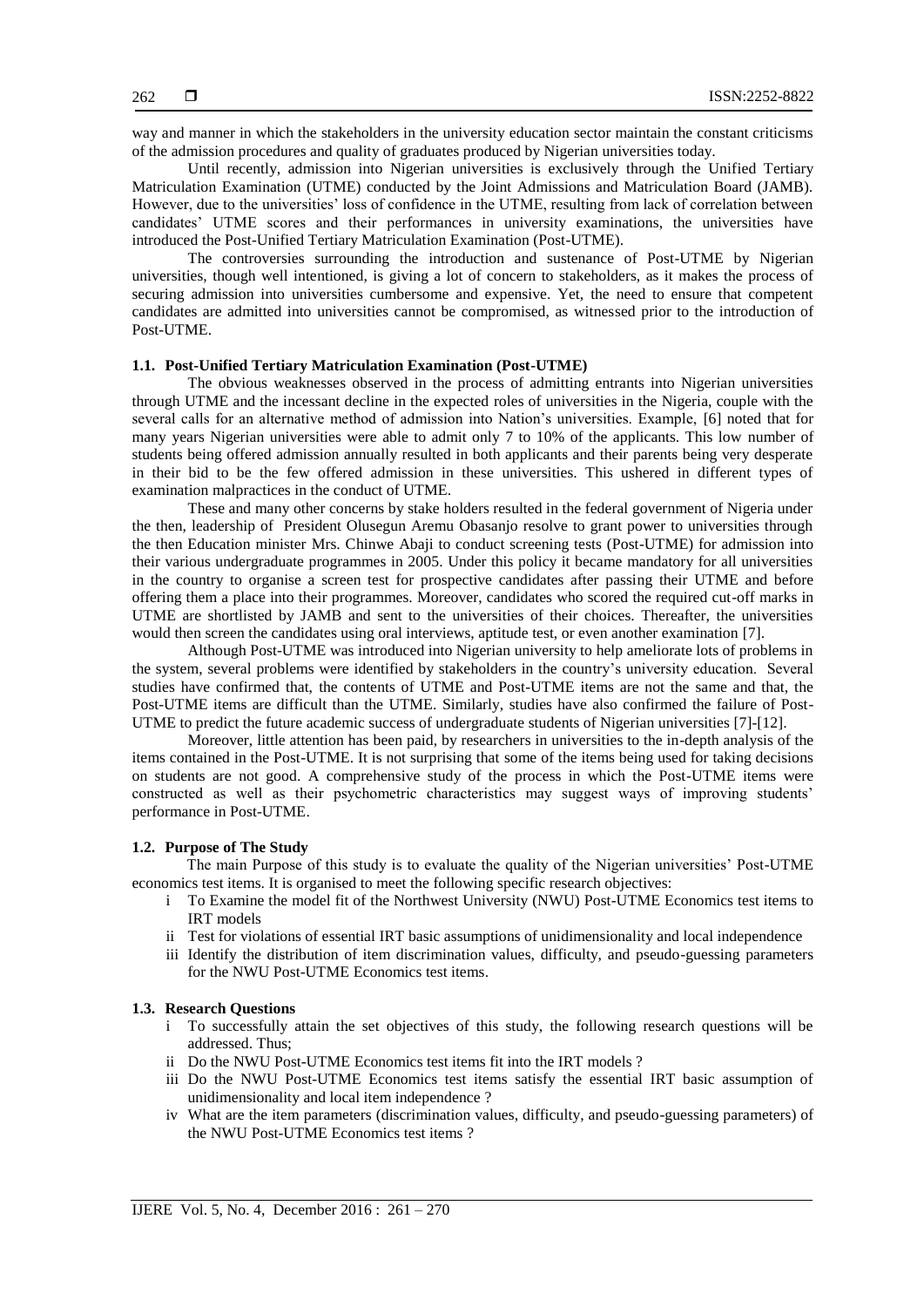# **2. ITEM RESPONSE THEORY**

According to [13] Item response theory (IRT) is a set of latent variable techniques especially designed to model the interaction between a subject"s "ability" and the item level stimuli (difficulty, guessing, etc.). The focus is on the pattern of responses rather than on composite or total score variables and linear regression theory. The IRT framework emphasizes how responses can be thought of in probabilistic terms. In IRT the item responses are considered the outcome (dependent) variables, and the examinee"s ability and the items" characteristics are the latent predictor (independent) variables [14].

The characteristics of Item Response Models, as summarised by [15] are, first, an IRT model must specify the relationship between the observed response and underlying unobservable construct. Secondly, the model must provide a way to estimate scores on the ability. Third, the examinee's scores will be the basis for estimation of the underlying construct. Finally, an IRT model assumes that the performance of an examinee can be entirely predicted or explained by one or more abilities.

# **2.1. Assumptions of Item Response Theory**

In using IRT Model, it is very important to assess the extent to which the IRT model assumptions are valid for the given data [16]. The most significant assumptions common to all IRT models is unidimensionality, other assumption relates to IRT is Local independence. The test data can only be valid for latent trait model estimation only if these assumptions are met.

#### **2.1.1. Unidimensionality**

Unidimensionality states that the items in a test measure single unidimensional ability or trait and that the items form a unidimensional scale of measurement [17]. The Item response models that assume a single latent ability is referred to as unidimensional. This assumption means that the items measure only one area of ability or knowledge. This assumption is empirically assessed by investigating whether dominant factor exists among all the test items [18].

# **2.1.2. Item Local Independence**

The assumption of local independence means that, the probability of an examinee getting item correctly is not affected by the answer given to other items in the test. For example, if the responses to one item structurally constrain the possible answers to other items, then the items are not locally independent. If these assumptions are met, an IRT model can be successfully employed [19].

# **2.2. Item Response Theory Models**

[20]Summarised the models when he said "IRT models differ depending on whether the relationship between item performance and knowledge is considered a one-, two- or three-parameter logistic function.

# **2.2.1. The one-parameter logistic model**

The 1-parameter model explains the relationship between the ability and probability of a correct response on the item in terms of the item difficulty. An item"s difficulty parameter (b) is the point on the ability scale corresponding to the location on the item characteristic curve (ICC) where the probability of a correct response is 0.5 [18].

$$
P(\theta) = e^{a(\theta)}/1 - e^{a(\theta)}
$$

where:

P ( $\theta$ ) = ability of a student  $a(\theta)$  = difficulty level of item  $e = 2.73$ = discrimination index  $b(\theta) = 1$  in this model.

# **2.2.2. The two –parameter logistic model**

The 2-Parameter model makes use of the b parameter (item difficulty) just as in the 1PLM, and addition add an element that indicates how wills an item separates students into different ability levels this parameter is called item discrimination (a). The item discrimination (a) parameter used in the 2PLM is equal to the slope of the item characteristics curve when it is at its steepest [18].

$$
P(\theta) = \frac{1}{1 + e^{-1.7a(\theta - b)}}\tag{2}
$$

*Evaluation of Northwest University, Kano Post UTME Test Items Using Item .... (Ado Abdu Bichi)*

(1)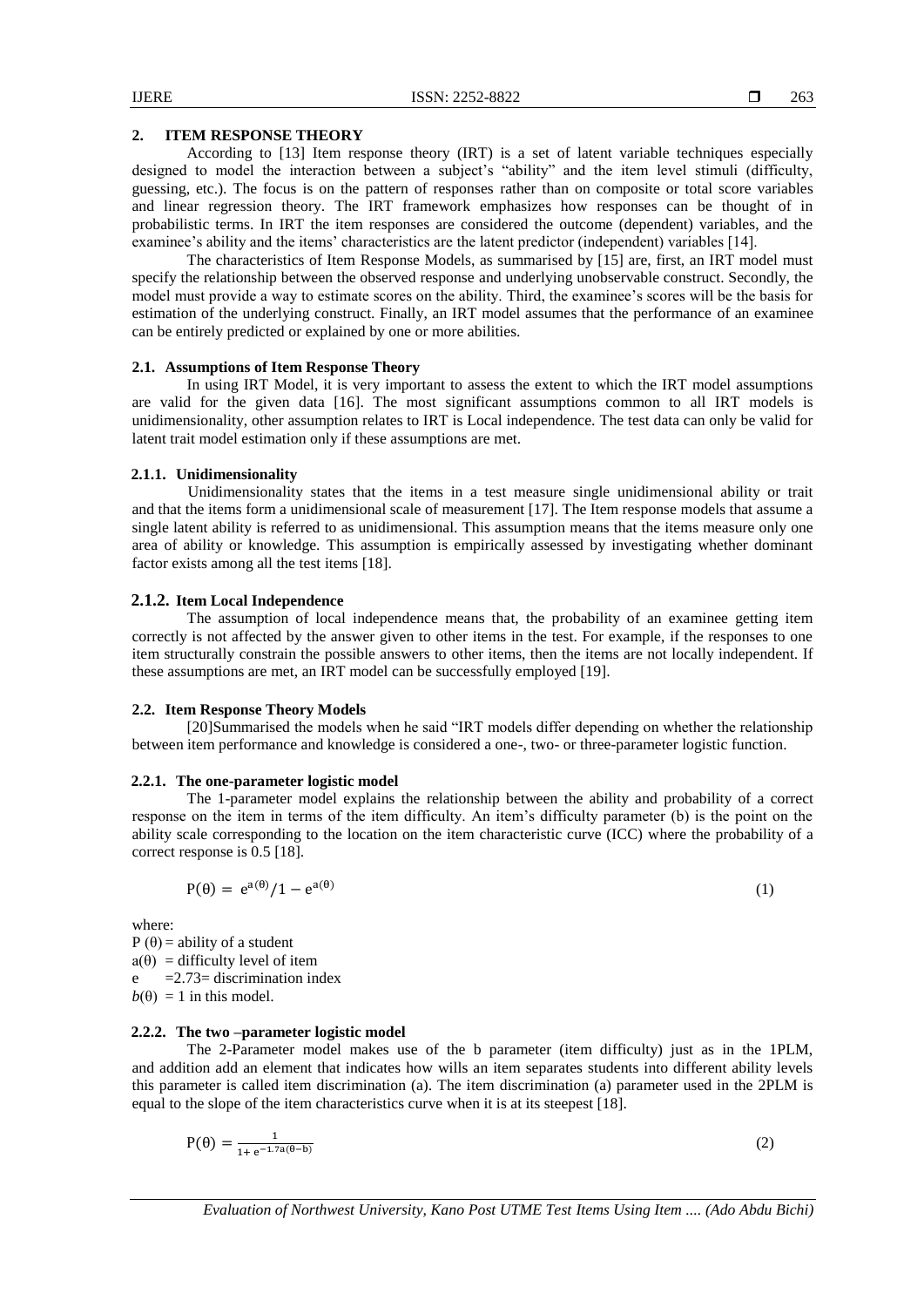# **2.2.3. The three-parameter logistic model**

The 3PL model builds upon the two-parameter model by adding pseudo-chance-level parameter c. The c parameter is the value of the lower asymptote of the item characteristic curve and is indicative of the probability that an examinee with a very low ability score would answer an item correctly.

$$
P(\theta) = c + \frac{1 - c}{1 + e^{-1.7a(\theta - b)}}\tag{3}
$$

# **2.3. IRT-Item Characteristic Curves (ICC)**

An item characteristic curve plots the probability that an examinee will respond correctly to an item solely as a function of the test"s latent trait [21]. The values on the X-axis of an ICC represent the latent trait, usually ranging from -3 to +3. The Y-axis represents the probability of an examinee's success. As the latent trait increases, the probability of the examinee responding correctly will increase but with diminishing returns.The probability of a correct response is determined by the item"s difficulty and the examinee's ability. This probability can be seen as illustrated using item Characteristic curve (ICC) in Figure 1.



Figure 1. Item Characteristics Curve [22]

From this ICC we can observe that as the examinee's ability increases, the probability of a correct response increases; this is what you would expect in practice**.**The earlier discussion and equation suggests that the probability of endorsing an item correctly or a correct response is 0.5 for any examinee whose ability is equal to the value of the item difficulty.

# **2.4. Item Response Theory Item Analysis Statistics**

Test item analysis involved statistics that help in analysing the effectiveness of the items and improving test items. These statistics can provide useful information to determine the validity and accuracy of an item in describing learners or examinees ability from their response to each of the item in a test. The common Item Response Theory item analysis statistics are Item discrimination (a-values), Item difficulty (b-values), Pseudo Guessing (c-values) and (d) Reliability. This paper will therefore cover the two major statistics of Item difficulty (b-values) and discrimination (a-values). The values of the IRT item parameters will be interpreted base on the XCALIBRE recommended acceptable ranges of item parameters *a*≥ 0.30; -3.0 <u><*b* <</u> 3.0 [23].

# **3. RESEARCH METHOD**

# **3.1. Design of The Study**

This study is a quantitative and survey design will be adopted to collect the relevant data for the study. The IRT models guide the study. The IRT is used in order to overcome the limitations of the Classical Test Theory (CTT) [24].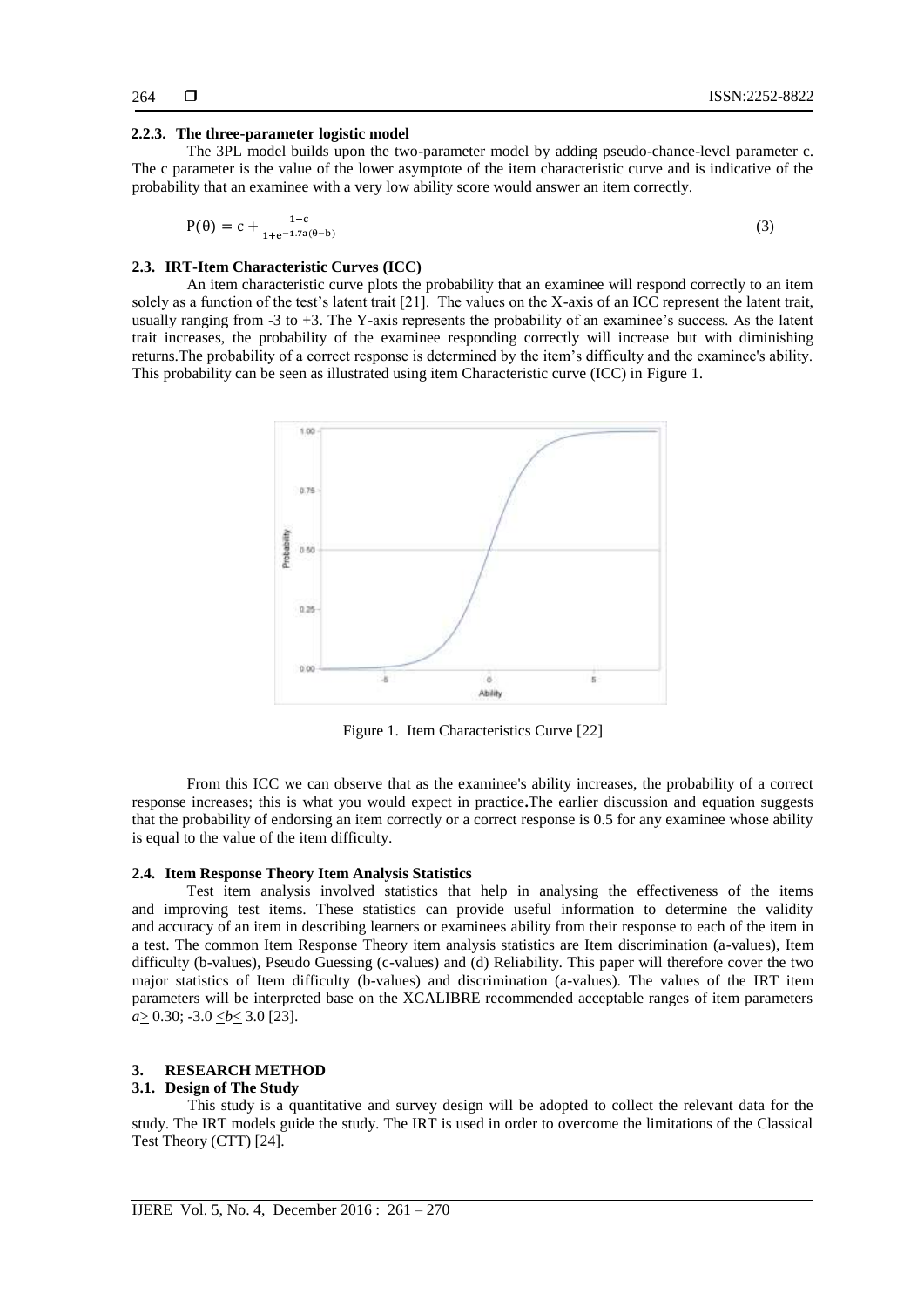# **3.2. Participants**

The population of this study comprises the entire senior secondary schools three (SS III) students in Nigerian. 550 SS III students, age (16-18) selected using a stratified random sampling technique participated in the study. The SS III students were selected because they have through their SS1, SS II and III been taught all the relevant topics in Economics and are been prepared to write their final examination in the same area.

# **3.3. Instrument for Data Collection**

The Northwest University, Kano 2014/2015 and 2015/2016 Post-UTME (NWU Post-UTME) questions which were designed and constructed for assessing the suitability of the prospective students to be admitted for 100level undergraduate programmes of Northwest University, Kano was used. The NWU Post-UTME uses multiple-choice items format with four answer choices/options (A-D). The NWU Post-UTME items were used for 2014/2015 and 2015/2016 admission exercises respectively and may likely be replicated in the coming admission exercises.

# **3.4. Data Collection Procedure**

The NWU Post-UTME 50 multiple-choice items were administered to the sample after receiving specific instruction for the test by the researchers with the help of research assistants and the teachers in the samples schools. The test items were dichotomously scored and the students' responses and scores from the test are used for the analysis.

# **3.5. Method of Data Analysis**

Data collected were scored dichotomously (right  $= 1$ , wrong  $= 0$ ), the data file was prepared using Microsoft Excel 2010. The IRT item analysis and detection of poor items were carried out. The two psychometric properties of the items were determined. Two specialised Softwares (i.e. XCALIBRE 4.2 and SPSS 20v) were used in order to analyse the Economics Test items in this study. The SPSS 20V was used to assess the most important assumption common to all IRT models (i.e unidimensionality), Principal component factor analysis was carried out, and the eigenvalues were checked. To estimate students" abilities and item difficulty and discrimination for the tests, as well as the goodness of fit of the items according to IRT, XCALIBRE 4.2 software was used for the analysis.

# **4. PRESENTATION OF THE RESEARCH FINDINGS**

The result of this study as explained in the method of data analysis above is presented in the form of IRT analysis. Similarly, all results were presented under each research question. Table 1 presents the Post-UTME Economics test itemssummary statistics. The total number of items in the test is forty nine (49) and the number of students who sat for the test is 600 as presented in the second column of the table. The overall reliability which is called internal consistency reliability coefficient of the test as measured by the Cronbach"s Alpha is 0.86; this shows that the test is reliable since the coefficientis high, greater than the [25] recommended anacceptable value of 0.70. Similarly the items mean score is 28.82 with the standard deviation of 3.59. The mean item difficulty (b-values) is -0.63; the mean item discrimination of the test (avalues) is 0.28 and the mean student's ability  $(\theta)$  is 0.074 as presented.

|       |           | Table<br>Summary ' | / Statisticsfor all ( | Calibrated Items  |            |             |
|-------|-----------|--------------------|-----------------------|-------------------|------------|-------------|
| Items | Examinees | Reliability        | Mean                  | Means             | Mean       | Mean        |
| (n)   | (n)       | (Alpha)            | Scores                |                   |            |             |
|       | 600       | 0.86               | 28.82 (3.59)          | (2.54)<br>$-0.63$ | 0.28(0.04) | 0.074(0.94) |

Research Question 1: Do the NWU Post-UTME Economics test items fit into a 1-parameter logistic (1PL)/Rasch, 2-parameter logistic (2PL), and 3-parameter logistic (3PL) IRT models ? The results for items fit in the XCALIBRE output for 1PL, 2PL and 3PL analysis of test data are given in the form of a graph which displays of the fit between the IRF and the observed proportions of correct responses across examinee's ability levels. Thep-values associated with two popular statistical tests for identifying item fit, Chi-square and standardized residual (z) with aprobability of less than 0.05 ( $p < .05$ ) is signalling items misfit. As maintained by [26] given the sensitivity of the Chi-square test to sample size, its p-values for this test may be ignored and use the p-values associated with the standardized residual, z, instead. Table 2 provides the number of items identified as misfitting the given IRT models at the [Alpha] =.05 level.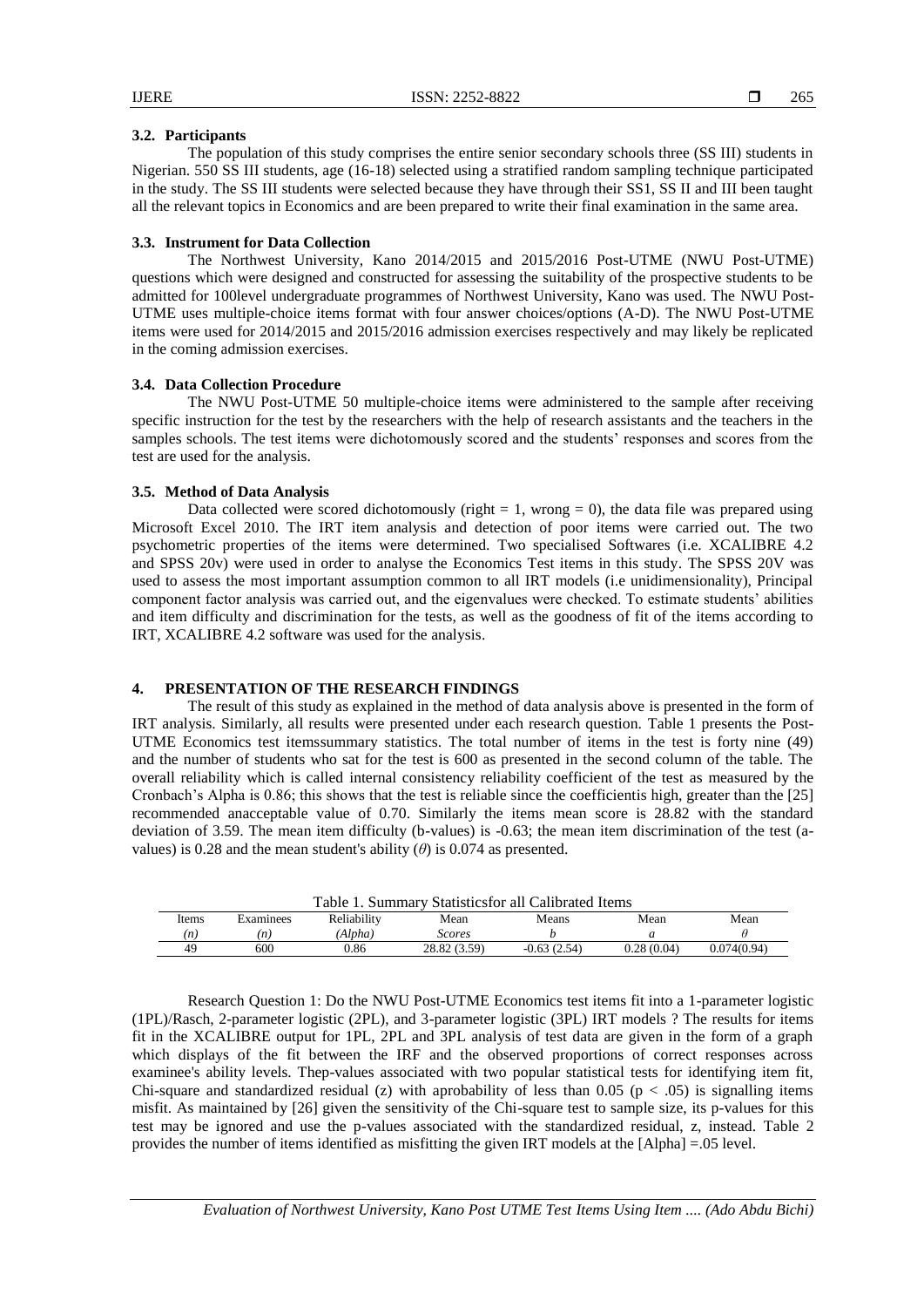| Table 2. Summary of items fitting each model |         |      |                    |  |  |  |  |
|----------------------------------------------|---------|------|--------------------|--|--|--|--|
| <b>IRT</b> Model                             | 1PI.    | 2PI  | 3PL                |  |  |  |  |
| Number of Items fitting the model            | 47      | 49   | 38                 |  |  |  |  |
| Non-fitting Items                            | 30 & 45 |      | $11, 29, 39 \& 44$ |  |  |  |  |
| % of items fitting the model                 | 95.9%   | 100% | 91.8%              |  |  |  |  |

From the summary of standardised residual (z Resid) result fit test above, two items (Item30 and 45) and four items (11, 29, 39 and 44). This means that4.1% and 8.2% of the total items in the test were statistically significant and did not fit the 1PL and 3PL models respectively. However all the 49 items were not statistically significant and fitted the 2PL model 0.05 level of significance. Thus 2PL as the model with the most compatibility to the test data, where the entire 49 test items fitted in was found suitable and therefore used to estimate the item statistics based on the IRT model in this study. Research Question 2 : Do the NWU Post-UTME Economics test items satisfy the essential IRT basic assumption of unidimensionality and local item independence ?

The results of the factor analysis produce eighteen (18) items with eigenvalues greater than one. These 18 factors explain 80.22% of the variance. The first eigenvalue was 5.84 higher than the next eigenvalue (i.e 3.72, 3.10, e.t.c).The first factor explained 11.67% of the variance; the second factor explained 7.44% of the remaining variance. The remaining variances were explained by other 31 factor. Hence, there is one dominating factor in the factor structure of the item set. Since there is adominating factor that explained 11.67% of the variance the assumption of unidimensionality is established. The result of the eigenvalue test produced the scree plot to determine whether the dimensionality could be inferred. Looking at Figure 2, the eigenvalue of the first factor was larger compared to the second factor, and the eigenvalue of the remaining factors are all about the same.



Figure 2.Scree plot for eigenvalues of Post-UTME EAT

Research Question 3: What are the item parameters (discrimination values, difficulty, and pseudoguessing parameters) of the NWU Post-UTME Economics test items ? The item parameters of Post-UTME Economics Achievement test generated using IRT framework [i.e item difficulty (threshold or b) and item discrimination (slope or a)] are presented inTable 3.

Figure 3 displays the Test Information Function for all forty calibrated items. This present the amount of information the test is providing at each level of ability or theta (θ). The maximum information provided by the test was 2.022 at an ability or theta level  $(\theta)$  of -1.600.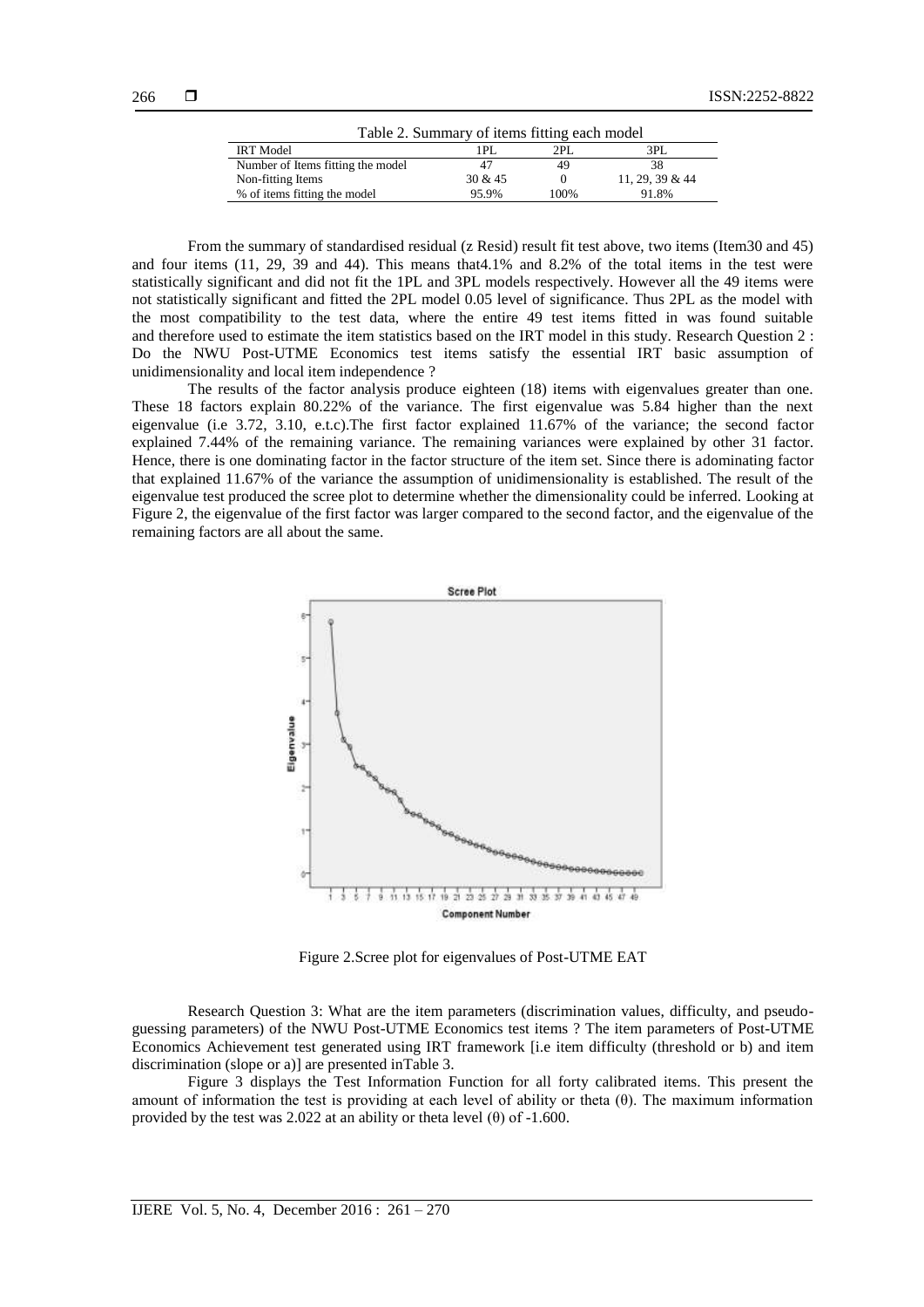| Table 3. Item Parameters for Dichotomously Scored Post-UTME EAT Items |                 |                     |      |                 |                     |  |  |  |  |
|-----------------------------------------------------------------------|-----------------|---------------------|------|-----------------|---------------------|--|--|--|--|
| Item                                                                  | Item Difficulty | Item Discrimination | Item | Item Difficulty | Item Discrimination |  |  |  |  |
|                                                                       | (b)             | (a)                 |      | (b)             | (a)                 |  |  |  |  |
| 1                                                                     | $-4.00$         | 0.42                | 26   | $-4.00$         | 0.32                |  |  |  |  |
| $\overline{\mathbf{c}}$                                               | 1.09            | 0.29                | 27   | $-2.33$         | 0.27                |  |  |  |  |
| 3                                                                     | $-2.12$         | 0.34                | 28   | $-4.00$         | 0.30                |  |  |  |  |
| 4                                                                     | $-1.63$         | 0.28                | 29   | $-1.99$         | 0.25                |  |  |  |  |
| 5                                                                     | 2.49            | 0.24                | 30   | 4.00            | 0.25                |  |  |  |  |
| 6                                                                     | 4.00            | 0.28                | 31   | $-0.85$         | 0.27                |  |  |  |  |
| 7                                                                     | 1.85            | 0.27                | 32   | 1.67            | 0.26                |  |  |  |  |
| 8                                                                     | 1.48            | 0.30                | 33   | $-4.00$         | 0.32                |  |  |  |  |
| 9                                                                     | $-3.19$         | 0.28                | 34   | 3.08            | 0.23                |  |  |  |  |
| 10                                                                    | 2.53            | 0.27                | 35   | $-4.00$         | 0.31                |  |  |  |  |
| 11                                                                    | $-0.51$         | 0.25                | 36   | $-2.45$         | 0.28                |  |  |  |  |
| 12                                                                    | $-1.73$         | 0.26                | 37   | 0.91            | 0.24                |  |  |  |  |
| 13                                                                    | $-4.00$         | 0.31                | 38   | $-0.28$         | 0.29                |  |  |  |  |
| 14                                                                    | 0.89            | 0.25                | 39   | $-2.78$         | 0.27                |  |  |  |  |
| 15                                                                    | $-2.67$         | 0.28                | 40   | $-1.63$         | 0.27                |  |  |  |  |
| 16                                                                    | $-1.33$         | 0.25                | 41   | 1.71            | 0.21                |  |  |  |  |
| 17                                                                    | 1.37            | 0.23                | 42   | $-3.83$         | 0.29                |  |  |  |  |
| 18                                                                    | 4.00            | 0.30                | 43   | 0.61            | 0.28                |  |  |  |  |
| 19                                                                    | ***             | ***                 | 44   | 2.87            | 0.32                |  |  |  |  |
| 20                                                                    | $-4.00$         | 0.28                | 45   | 1.44            | 0.31                |  |  |  |  |
| 21                                                                    | $-3.22$         | 0.31                | 46   | $-0.51$         | 0.25                |  |  |  |  |
| 22                                                                    | $-3.25$         | 0.25                | 47   | $-4.00$         | 0.31                |  |  |  |  |
| 23                                                                    | $-1.64$         | 0.23                | 38   | $-0.82$         | 0.28                |  |  |  |  |
| 24                                                                    | 2.18            | 0.28                | 49   | 1.34            | 0.24                |  |  |  |  |
| 25                                                                    | 1.29            | 0.30                | 50   | $-0.85$         | 0.27                |  |  |  |  |

*\**items of special interest are in bold

**\*\*\***Item 19 was automaticallyremoved by XCLIBRE because it has NO VARIANCE



Figure 3. Test Information Function

# **5. DISCUSSION OF FINDINGS**

The focus of this study is to evaluate the quality of the NWU Post-UTME economics test items using Item Response Theory (IRT) modeling.

# **5.1. Research Questions 1**

The first question relates to IRT models assumption verification. The result of the factor analysis produced 18 items with eigenvalues greater than one. These 18 factors explain 80.22% of the variance. The first eigenvalue was 5.84 higher than the next eigenvalues.The first factor explained 11.67% of the variance; the second factor explained 7.44% of the remaining variance. The rest of the variance was explained by other 31 factor. Hence, there is one dominating factor in the factor structure of the item set. Since there is adominatingfactor that explained 11.70% of the variance the assumption of unidimensionality is established. The result of the eigenvalue test produced the scree plot to determine whether the dimensionality could be inferred. By this the test measures a unidimensional construct.

# **5.2. Research Questions 2**

To test the model data fit, standardised residual (z Resid) fit test was used. All the 49 items were not statistically significant and fitted the 2PL model 0.05 level of significance. Thus 2PL as the model with the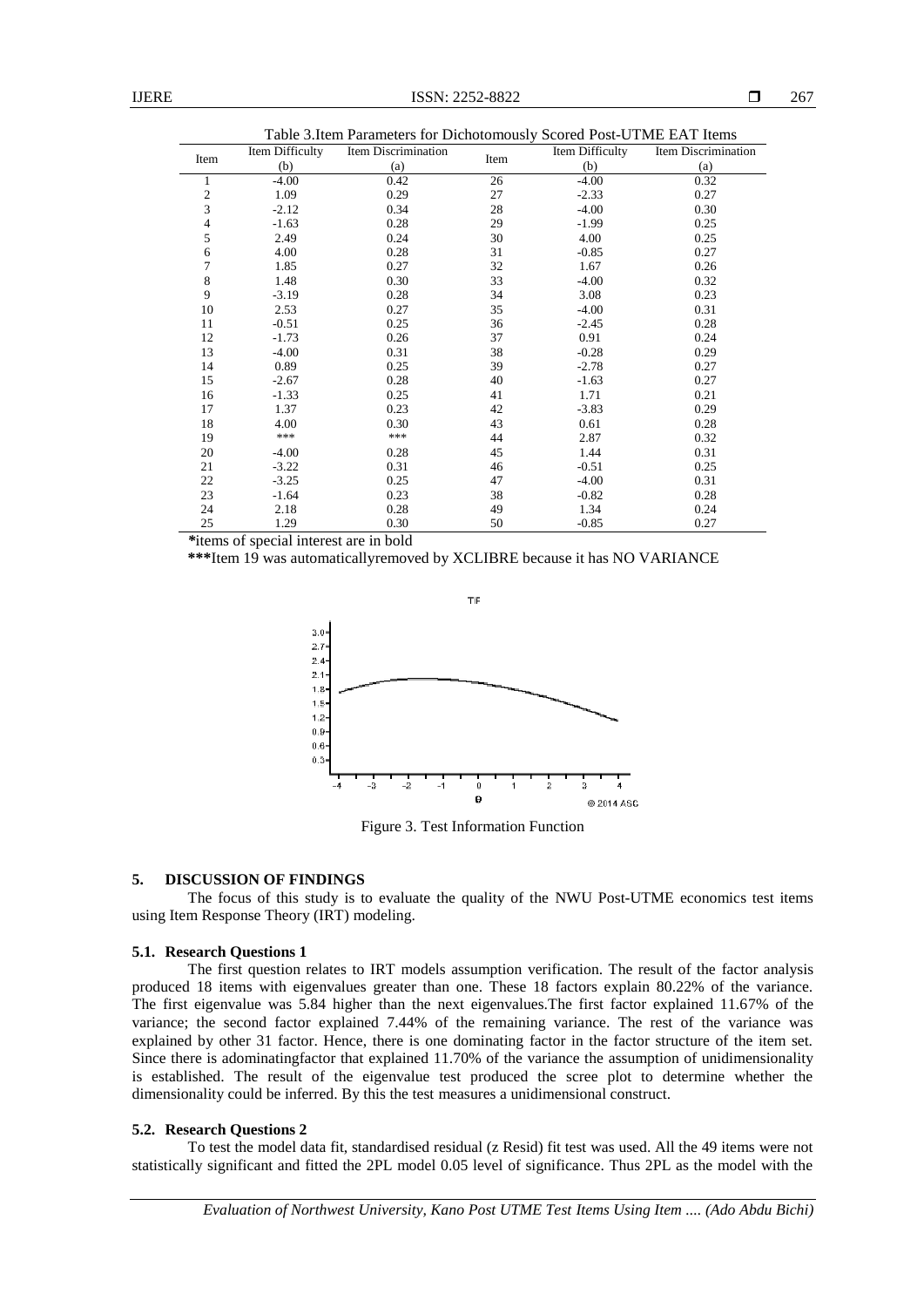most compatibility to the test data, where the entire 49 test items fitted in was found suitable and therefore used to estimate the item statistics based on the IRT model in this study.

# **5.3. Research Questions 3**

The second question is dealing with the determination of the Post-UTME economics test item parameters. The parameters were determined and presented in Table 3 with items of special interest been highlighted in bold. Similarly, Figure 3 represents the Test Information Function for all 49calibrated items. The maximum information provided by the test was 2.022 at an ability or theta level  $(\theta)$  of -1.600.

The results are interpreted base on the XCALIBRE recommended acceptable ranges of item parameters  $a \ge 0.30$ ; -3.0  $\le b \le 3.0$  [23]. The findings reveal on the basis of *b* (difficulty) that 16 (33%) of the items were problematic. The Item Characteristic Curves of the test items show different behaviour (some were difficult while others wereeasier). Generally, on the basis of difficulty, 33 (67%) of the Items were of acceptable difficulty level. Example Figure 4 , presents the ICC obtained for item 1, shows that the value obtained on the ability scale (difficulty parameter estimate) 0.5 probability of examinees getting the item right is low (-4.00) this means the item is very easy for the students. However, Figure 5, obtained for items 6 shows that the value obtained on the ability scale 0.5 probability of examinees getting the item right is high (4.00) this means the item is difficult for the students. These difficult items should be rejected, modified or eliminated from the test completely.This finding is consistent with the findings of [26]-[28] whose findings revealed that, themajority of the items were acceptable as far as difficulty of the item**.** 

The findings on the basis of item discrimination indices, the results indicates that 35 (71%) items failed to differentiate between students of different abilities having possessed poor or marginal discriminating ability,however 14 (29%) of the items were of moderate and good discriminating ability. Similarly, these 35 items which present a marginal and poordiscriminating abilities of <0.30, cannot differentiate substantially between low and higher achieving students, the items therefore need to be reviewed or should be rejected.

The poor performance of the identified test items and the students could have been due to poor understanding of difficult topics, ambiguity in wordings of the questions or even inappropriate key; it may also be due to personal variations in students" intelligence level [29]. This finding disagree with the that of many studies example;[27]-[30] whose findings revealed majority of the test items used in their studies (i.e more than 50%) were within acceptable level of item difficulty and discrimination.



Figure 4. ICC of Item 1 Figure 5. ICC of Item 6



# **6. CONCLUSION AND RECOMMENDATIONS**

Findings of this studyindicates that the items of the qualifying examination are not stable as far as item discrimination and item difficulty indices are concerned using the IRT Frameworks.Item analysis results generated may be influenced by many other factors which include examinees having apoor understanding of difficult topics, ambiguity in wordings of the questions or even inappropriate key, instructional procedure applied, it may also be due to personal variations in students' intelligence level. Similarly, the results of this study shows the need to improve the Post-UTME test items of Nigerian Universities especially in developing valid and reliable items, through the mandatory involment of expert in test, measurement and evaluation in the process.

It is recommended that IRT should be maintained in development and analysis of test items, because of its position in the investigation of reliability and in minimizing measurement errors.In compliance with the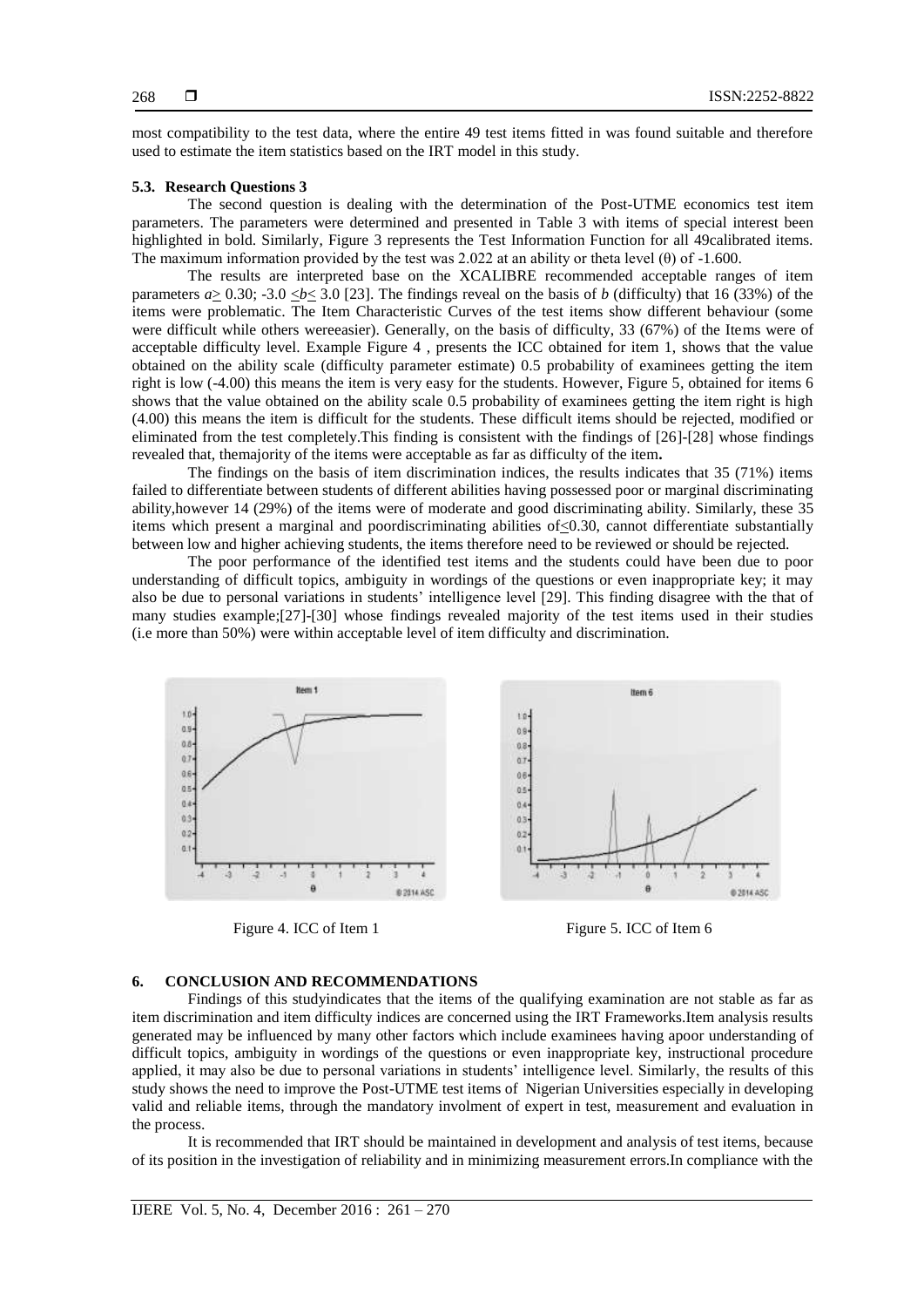standards and current practice in development and validation of test items, the 'problematic' items identified in this study, having failed to satisfy the set quality criteria, should be modified, dropped, or completely eliminated from the test.The Post-UTME test items in other subjects should be subjected to psychometric analysis to ascertain it's quality.

Test items in the Post-UTME should be made to pass through all process of standardisation and validation; test development and content experts should be involve in developing and validating the test items in order to obtain valid and reliable results which will lead to valid inferences. Finally, further study needs to be conducted with different testitems and should include differential item functioning analysis to ensure that valid and reliable measuring items are used in selecting prospective undergraduates into Nigerian universities.

# **ACKNOWLEDGEMENTS**

The authors appreciatethe Tertiary Education Trust Fund (tetfund) Ministry of Education, Federal Republic of Nigeria for providing funding for the project through Institutional Based Research (IBR) scheme. Smilarly, authors aknowlegde the students who participated in the tests as well as all the cooperating schools.

#### **REFERENCES**

- [1] S. P. Klein and L. S. Hamilton, "Large-scale testing: Current practices and new directions (IP-182)," Santa Monica, CA, RAND, 1999.
- [2] L. F. Gurski, "Secondary Teachers" Assessment and Grading Practices in Inclusive Classrooms," A Thesis Submitted to the College of Graduate Studies and Research in Partial Fulfilment of the Requirements for the Degree of Master of Education, University of Saskatchewan, 2008.
- [3] L. S. Hamilton, et al.,"Making Sense of Test-Based Accountability in Education. Santa Monica," CA, RAND, 2002.
- [4] N. E. Gronlund and R. L. Linn, "Measurement and Evaluation in Teaching (6th Ed)," MacMillan, New York, 1990.
- [5] I. K. Olayemi and O. S. Oyelekan, "Analysis of Matriculation and Post-Matriculation Examination Scores of Biological Science Students of Federal University of Technology, Minna Nigeria,"*Ilorin Journal of Education*, vol. 28, pp.11-18, 2009.
- [6] J. Okoje, "State of Nigerian Universities," A Paper Presented at the University of Port Harcourt Alumni Association forum in Abuja, 2008.
- [7] M. Amatareotubo, "Post-UME screening: Matters arising," 2006. Posted to the Web: 8/30/2006 5:49:17pm: amasmozimo@yahoo.co.uk. Retrieved January 10, 2016 from website:<http://www.onlinenigeria.com/articles/>
- [8] U. N. Akanwa and P. C. Nkwocha, "Prediction of South Eastern Nigerian Students" under Graduate Scores with their UME and Post-UME Scores,"*IOSR Journal of Research & Method in Education*, vol/issue: 5(5), pp. 36-39, 2015.
- [9] A. Ikoghode, "Post-UTME Screening In Nigerian Universities: How Relevant Today?"*International Journal of Education and Research*,vol/issue: 3(8), pp. 101-116, 2015.
- [10] A. A. Bichi, *"Analysis of UTME and Post-UTME scores of education students at Northwest University Kano-Nigeria,"* Presented at the 1st International Conference on Education 2015, On 9th April, 2015 @ Novotel Beijing Xinqiao, Beijing China, 2015.
- [11] S. O. Uhunmwuangho and O. Ogunbadeniyi, "The University Matriculation Examination as a Predictor of Performance in Post University Matriculation Examination: a Model for Educational development in the 21st Century," *Africa Research Review*, vol/issue: 8(1), 2014.
- [12] K. Ebiri,"Post JAMB Basis for Admission says Obasanjo,"*Guardian,* pp. 49, 2006.
- [13] R. P. Chalmers, "MIRT: A Multidimensional Item Response Theory Package for the R Environment,"*Journal of Statistical Software*,vol/issue: 48(6), pp. 1-29, 2012[. http://www.jstatsoft.org/v48/i06.](http://www.jstatsoft.org/v48/i06) Assessed on 23 June, 2014.
- [14] L. D. Trang, "Applying Item Response Theory Modeling in Educational Research," Graduate Theses and Dissertations, 2013.
- [15] R. K. Hambleton and H. Swaminathan, "Item response theory: Principles and applications,"*Springer,* vol. 7, 1985.
- [16] X. Fan, "Item Response Theory and Classical Test Theory: An Empirical Comparison of Their Item/Person Statistics,"*Educational and Psychological Measurement*,vol/issue: 58(3), pp. 357-381, 1998.
- [17] G. R. Kiany and S. Jalali, "Theoretical and Practical Comparison of Classical Test Theory and Item-Response Theory,"*Iranian Journal of Applied Linguistics*, vol/issue: 1(12), 2009.
- [18] R. K. Hambleton, et al.,"Fundamentals of Item Response Theory," Newbury Park, CA, Sage, 1991.
- [19] T. G. Courville, "An Empirical Comparison of Item Response Theory and Classical Test Theory Item/Person Statistics, Ph.D Dissertation, Texas A & M University, 2004.
- [20] R. E. Schumacker, "Item Response Theory," 2010. http://appliedmeasurementassociates.com/ama/assets/File/ITEM\_RESPONSE\_THEORY.pdf. Retrieved on 13 August, 2014.
- [21] L. Crocker and J. Algina, "Introduction to Classical and Modern Test Theory," Holt, Rinehart and Winston, New York, USA, pp. 527, 1986.